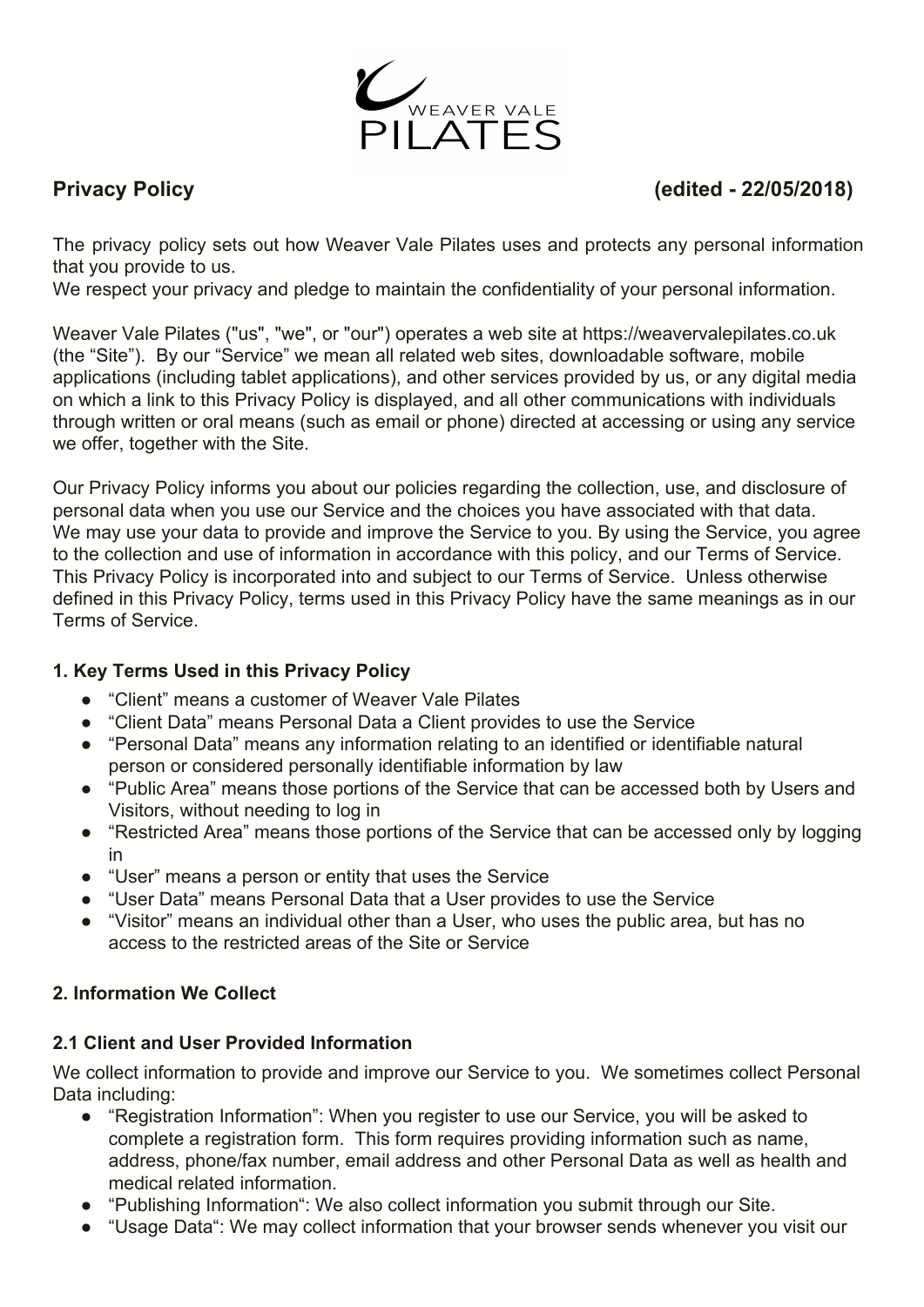Service. This may include information such as your computer's Internet Protocol address (i.e. IP address), browser type, browser version, the pages of our Site that you visit, the time and date of your visit, the time spent on those pages, unique device identifiers, and the like. Usage Data may also include data about your purchasing patterns, your contact details, and your profile information.

When you access the Service by or through a mobile device, this Usage Data may include information such as the type of mobile device you use, your mobile device unique ID, the IP address of your mobile device, your mobile operating system, the type of mobile Internet browser you use, unique device identifiers and other diagnostic data.

- "Payment Information": We may collect billing information, credit card numbers and expiration dates, tracking information from cheques or money orders, or other payment information particularly if you establish a credit account with us or our providers or if you purchase a product or service from us, or other vendors available through the Site.
- "Account Activities Information": We record and retain the records of your Account activities when you use the Service. If you make sale and purchase transactions online through Acuity Scheduling's web-based transaction platform, we also collect information related to such transactions including the types and specifications of the goods, pricing and delivery information, any trade dispute records.
- "Statistical Information": In addition, we gather statistical information about our Site and Users, such as IP addresses, browser software, operating system, software and hardware attributes, pages viewed, number of sessions, unique visitors and so forth.
- "Marketing Information": From time to time, we gather information about our Users and prospective users during trade shows, marketing events and other functions for follow up marketing purposes.
- "Disclosed Personal Information": From time to time, our Users may disclose Personal Data deliberately or inadvertently including without limitation to personal identifiers such as name, email addresses, telephone number, facsimile number and IP address of individuals in the course of using the Site.

#### **2.2 Information Collected by Clients**

A User may store or upload data into the Service. Each Client is responsible for providing notice to Users who are its customers and third persons concerning the purpose for which the Client collects their Personal Data and how this Personal Data is processed in or through the Service as part of Client Data.

#### **2.3 Information Collected by Cookies**

 We use "cookies" to store specific information about you and track your visits to our Site. It is not uncommon for websites to use cookies to enhance identification of their users. A "cookie" is a small amount of data that is sent to your browser and stored on your computer's hard drive. A cookie can be sent to your computer's hard drive only if you access our Site using the computer. If you do not deactivate or erase the cookie, each time you use the same computer to access our Site, our web servers will be notified of your visit to our Site and in turn we may have knowledge of your visit and the pattern of your usage. We use automatically collected information and other information collected on the Service through cookies and similar technologies to: (i) personalise our Service, such as remembering a User's or Visitor's information so that the User or Visitor will not have to re-enter it during a visit or on subsequent visits; (ii) provide customised advertisements, content, and information; (iii) monitor and analyse the effectiveness of Service and third-party marketing activities; (iv) monitor aggregate site usage metrics such as total number of visitors and pages viewed; and (v) track your entries, submissions, and status in any promotions or other activities on the Service.

You can determine if and how a cookie will be accepted by configuring your browser, which is installed in the computer you are using to access the Site. If you desire, you can change those configurations in your browser to accept all cookies, to be notified when a cookie is sent, or to reject all cookies. If you reject all cookies you may be required to re-enter your information on our Site more often and certain features of our Site may be unavailable.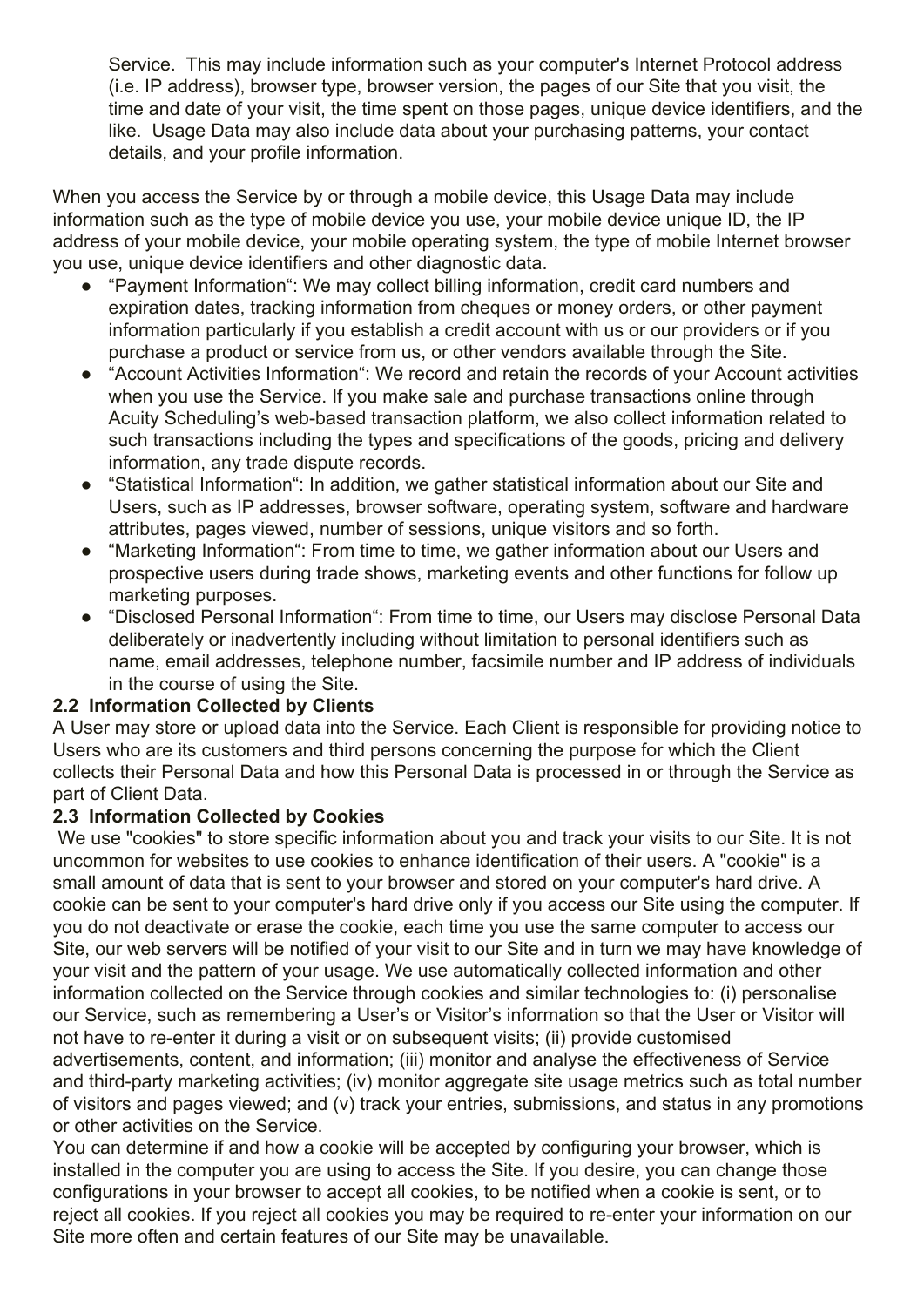## **2.4 Collected Information**

By "Collected Information" we mean information collected by cookies, information collected by Clients that is provided to us or collected by us as Client Data, Registration Information, Publishing Information, Usage Data, Payment Information, Account Activities Information, Statistical Information, Marketing Information, Disclosed Personal Information and any information we may collect from you, from our affiliates, or from other parties or through any other means.

## **3. How we Use Collected Information**

Weaver Vale Pilates may use the Collected Information for various purposes:

## **3.1 General**

We use your Collected Information to improve our marketing and promotional efforts, to statistically analyse site usage, to improve our content and product offerings and to customise our Site's content, layout and Service specifically for you. We may use your Collected Information to facilitate proper operation of our Service and business activities of its Users including without limitation to facilitation of effective communication between buyers and suppliers and marketing activities of Users.

We do not otherwise sell, rent, trade or exchange any Personal Data of our Clients, Users or Visitors. Your Collected Information may be transferred, stored, used and processed outside your home jurisdiction. In case of a merger with or transfer of business to another business entity, we will transfer your Collected Information to the entity which acquires the business (Should such a combination occur, we will require that the new combined entity follow this Privacy Policy with respect to your Collected Information).

## **3.2 Registration Information**

We may use your Registration Information to provide services that you request or to contact you regarding additional services about which Weaver Vale Pilates determines that you might be interested. Specifically, we may use your email address, mailing address, phone number, mobile number or fax number to contact you regarding notices, surveys, product alerts, new service or product offerings and communications relevant to your use of our Site. We may generate reports and analysis based on the Registration Information for internal analysis, monitoring and marketing decisions.

## **3.3 Publishing Information**

All of your Publishing Information will be publicly available on the Site and therefore accessible by any internet user. Any Publishing Information that you disclose to Weaver Vale Pilates becomes public information and you relinquish any proprietary rights (including but not limited to the rights of confidentiality and copyrights) in such information. You should exercise caution when deciding to include personal or proprietary information in the Publishing Information that you submit to us.

#### **3.4 Usage Data**

We use Usage Data to provide value-added services to our members including without limitation to providing buying pattern and buying behavioral data to our members to facilitate marketing initiatives and decision making.

#### **3.5 Payment Information**

Weaver Vale Pilates uses Acuity Scheduling to book your appointments and they will share your Payment Information with banks or vendors relevant to the transaction in order to enable transactions to be completed. In addition, Acuity Scheduling may use Payment Information to determine your creditworthiness and, in the process of such determination, Acuity Scheduling may make such Payment Information available to banks or credit agencies. While Acuity Scheduling has in place up-to-date technology and internal procedures to guard your Payment Information against intruders, there is no guarantee that such technology or procedure can eliminate all of the risks of theft, loss or misuse. Both Weaver Vale Pilates and Acuity Scheduling shall not be liable to you or any other person for any damages that might result from unauthorised use, publication, disclosure or any other misuse of Payment Information, including credit card information.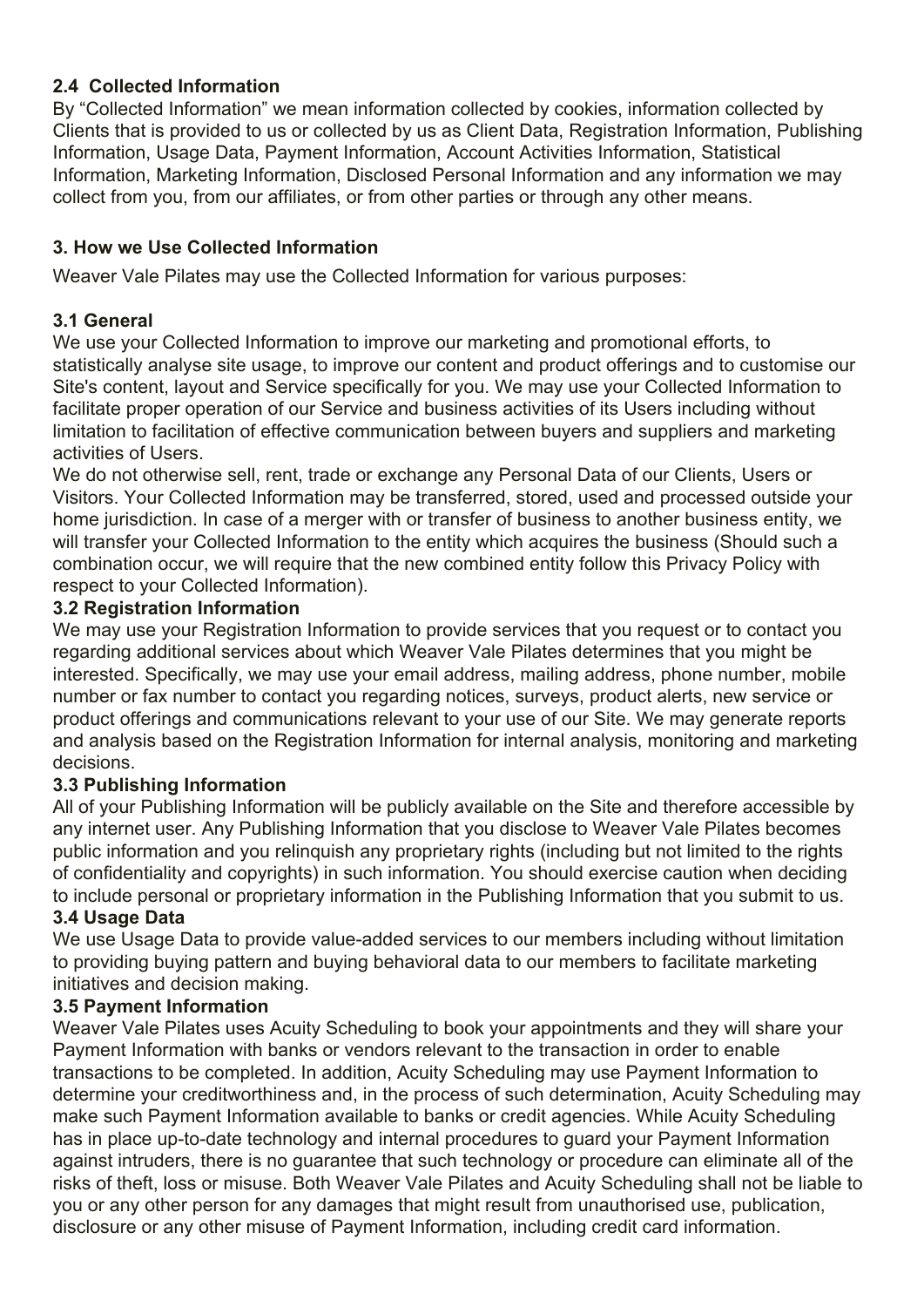## **3.6 Account Activities Information**

We use Account Activities Information to provide the services that you request. We may also generate reports, statistics and analysis based on Account Activities Information to enhance and improve our Site and services.

## **4. Disclosure Of Data**

## **4.1 Unrestricted Information**

Any information that you voluntarily choose to include in a Public Area of the Service, will be available to any Visitor or User who has access to that content.

#### **4.2 Disclosure to Service Providers**

We may provide your Collected Information to our affiliates and service providers under contract (such as customer care) to support the operation of the Site and Service. We work with third party service providers who provide website, application development, hosting, maintenance, and other services for us. These third parties may have access to, or process Personal Data or Client Data as part of providing those services for us. We limit the information provided to these service providers to that which is reasonably necessary for them to perform their functions, and our contracts with them require them to maintain the confidentiality of such information.

#### **4.3 Disclosure for Law Enforcement**

Under certain circumstances, Weaver Vale Pilates may be required to disclose or make public Collected Information, including your Personal Data. For example, we may disclose Personal Data in the good faith belief that such action is necessary to:

- To comply with a legal obligation, for example in response to a subpoena or other judicial order or when we reasonably believe that such disclosure is required by law, regulation or administrative order of any court, governmental or regulatory authority
- To protect and defend the rights or property of Weaver Vale Pilates, including to identify, contact or bring legal action against someone who may be infringing or threatening to infringe, or who may be causing injury to or interference with, the title, rights, interests or property of Weaver Vale Pilates, our Users, Clients, partners, affiliates, Visitors, or anyone who could be harmed by such activities
- To prevent or investigate possible wrongdoing in connection with the Service
- To protect the personal safety of users of the Service or the public
- To protect against legal liability
- To pursue a claim or prevent further injury to Weaver Vale Pilates or others if we have reason to believe that a User is in breach of the Terms of Use or any other agreement with us.

#### **5. Retention of Data**

- Weaver Vale Pilates will retain your Personal Data only for as long as is necessary for the purposes set out in this Privacy Policy or as reasonably necessary to provide, promote and support the Service. We will retain and use your Personal Data to the extent necessary to comply with our legal obligations (for example, if we are required to retain your data to comply with applicable laws), resolve disputes, and enforce our legal agreements and policies.
- Weaver Vale Pilates will also retain Usage Data for internal analysis purposes. Usage Data is generally retained for a shorter period of time, except when this data is used to strengthen the security or to improve the functionality of our Service, or we are legally obligated to retain this data for longer time periods.